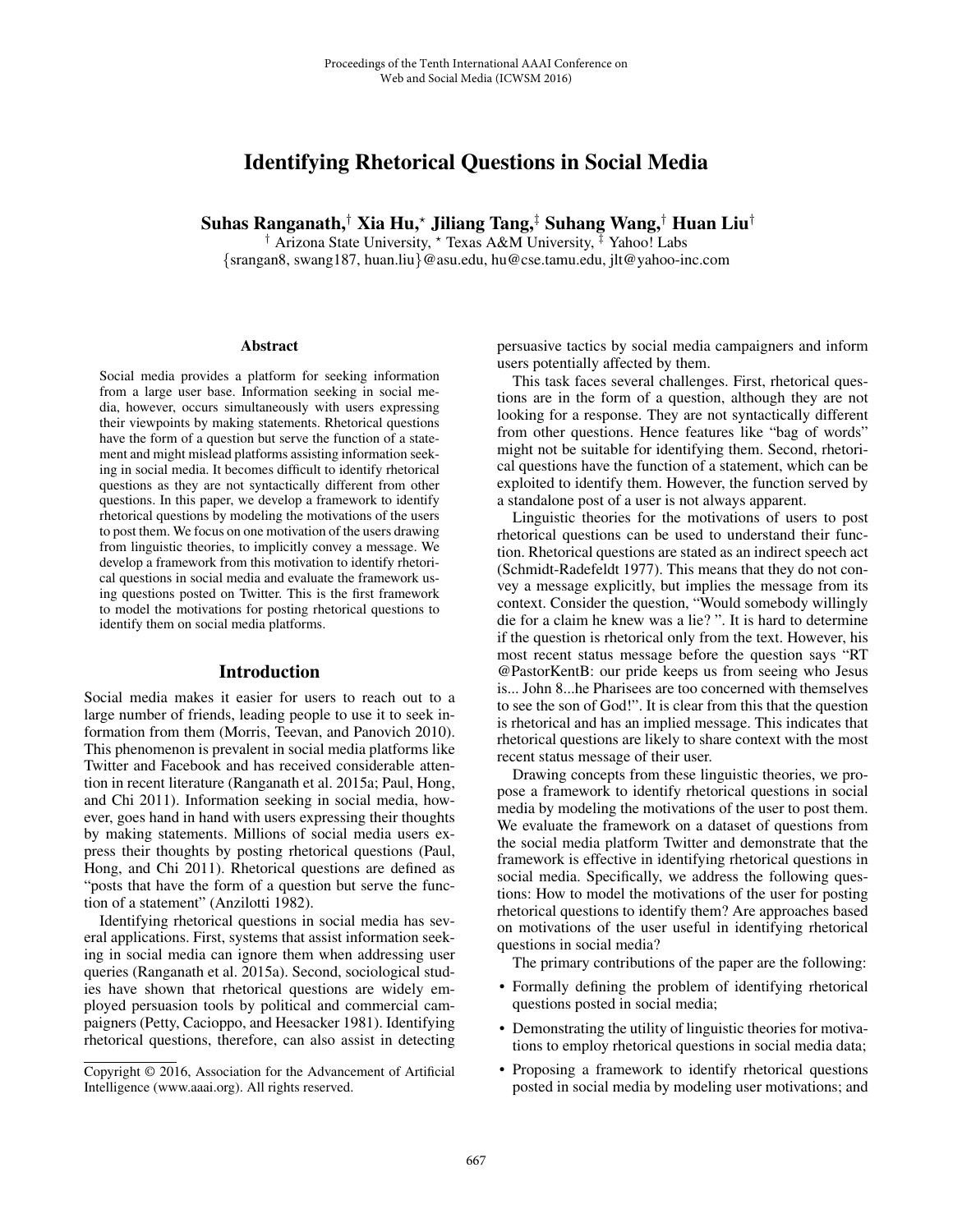• Evaluating the framework using a real world dataset of questions posted in the social media platform Twitter.

## Problem Statement

In this section, we present the notations and formally state the problem. Matrices are denoted by boldface uppercase letters (e.g. **X**) and vectors by lowercase letters (e.g. **x**).  $\mathbf{X}_{ij}$  signifies the element in the  $i^{th}$  row and  $j^{th}$  column of matrix **X**. The Frebonius norm of matrix **X** is denoted as  $||\mathbf{X}||_F = \sqrt{\sum_{i,j} \mathbf{X}_{ij}^2}.$ 

Let the set of rhetorical questions be denoted by  $R$  and the set of randomly sampled questions by  $S$ . The combined set of questions is denoted by  $\mathcal{F} = [\mathcal{R}, \mathcal{S}]$  and the total number of questions by Q. For each question  $q \in \mathcal{F}$ , we collect the most recent status message the user posted previous to the question, and denote the set as M.

We construct a dictionary of words,  $W$ , used in the questions and the most recent message of the users posting it, with  $W$  words. We then construct the question word matrix  $\mathbf{F} \in \mathbb{R}^{Q \times W}$  from the question set  $\mathcal{F}$ , whose each row contains the word-frequency vector of the corresponding question. We then construct the message word matrix  $\widetilde{\mathbf{M}} \in \mathbb{R}^{Q \times W}$  from the set *M*. The *i*<sup>th</sup> row of the question word matrix  $\mathbf{F}_i$  has a corresponding row  $\mathbf{M}_i$  containing the word frequencies of the most recent status message. We concatenate **F** and **R** vertically to form the matrix  $\mathbf{P} \in \mathbb{R}^{2Q \times W}$ .

The problem can then be formally stated as follows: *"Given the question set* Q*, consisting of a set of known rhetorical questions* R *and randomly sampled questions* S*, and the post word matrix* **P***, determine if a new question q is a rhetorical question".*

#### Data

The dataset consists of a set of questions collected from the social media platform Twitter. To collect rhetorical questions, we use questions which the user has labeled as rhetorical with appropriate hashtags following (Ma et al. 2014), where users have shown to employ hashtags to label their intention behind the tweet. We collect questions containing the hashtags "#rhetoricalquestion" or "#dontanswerthat" along with "?" appended to each hashtag from the Twitter Streaming API, denoting them as positive examples. Tweets containing "?" have been shown to be questions with high precision in (Cong et al. 2008). To construct negative examples, we randomly sample tweets containing "?", with a ratio of positive-negative examples following (Paul, Hong, and Chi 2011). For each question, we collect the most recent status message of the user and construct the matrix **P** from the questions and most recent status messages. Some statistics of the dataset are given in Table 1.

## Identifying Rhetorical Questions

We first propose postulates to quantify the motivations of the user to post rhetorical questions drawing concepts from linguistic theories (Schmidt-Radefeldt 1977). A possible motivation for the user is to imply a message from the context of the question. We derive the context of the question from

| <b>Parameter</b>             | <b>Statistics</b> |
|------------------------------|-------------------|
| # Ouestions                  | 40,146            |
| # Rhetorical Questions       | 16,058            |
| # Randomly Sampled Questions | 24,088            |
| # Prev Status Messages       | 40,146            |
| # Users                      | 33,331            |

Table 1: Dataset containing questions posted in Twitter.

the most recent status message of the asker. We state the following postulate to operationalize this theory "Rhetorical questions share more context with the most recent post of their user than randomly sampled questions share with the most recent post of their user".

#### Implying a Message

To verify the postulate, we use the topic closeness of the question and the most recent status message to measure shared context between them. We first obtain the topics in the messages of **P** using LDA introduced in (Blei, Ng, and Jordan 2003) to construct the document-topic matrix  $\mathbf{Y} \in \mathbb{R}^{2Q \times T}$ , where T is the total number of topics. For a given rhetorical question  $q \in \mathcal{R}$  and the most recent status message from the user posting it, the topic distributions can be obtained from the corresponding rows of **Y** and is denoted as **q** and **x** respectively. We measure the closeness in topic distributions between the question and the most recent message by computing the Euclidean similarity of **q** and **x** and assign it to the vector  $s_r$ . We then randomly select a question from the set of negative examples  $S$  and measure its topic closeness with the most recent status messages of the user posting it and assign it to vector  $s_n$ . We repeat this procedure for all the rhetorical questions in  $R$ . The null hypothesis is given by  $\mathcal{H}_0$  :  $\mathbf{s}_r = \mathbf{s}_n$  and the alternate hypothesis is given by  $\mathcal{H}_1$  :  $\mathbf{s}_r > \mathbf{s}_n$ . A paired t-test shows that rhetorical questions share context with the most recent status messages of the user posting it significantly more than randomly sampled questions do with their most recent status message with  $p < 0.0001$ , thus verifying the postulate.

#### Modeling Shared Context

We represent the latent dimension representation of each row in **P** by the matrix  $\mathbf{U} \in \mathbb{R}^{2Q \times K}$ , where Q is the number of questions, and  $K$  is the number of latent dimensions. The first Q rows of **U** contain the latent dimension representation of the questions and the last Q rows contain the latent dimension representation of the most recent status message. To capture the shared context between the question and the most recent message of the user posting it, we make their latent dimensions close to each other. We formulate this as minimizing the loss function

$$
\mathcal{F}_1 = \frac{1}{2} \sum_{i=1}^{2Q} \sum_{j=1}^{2Q} ||\mathbf{M}_{ij}(\mathbf{U}(i,*) - \mathbf{U}(j,*))||_2^2, \quad (1)
$$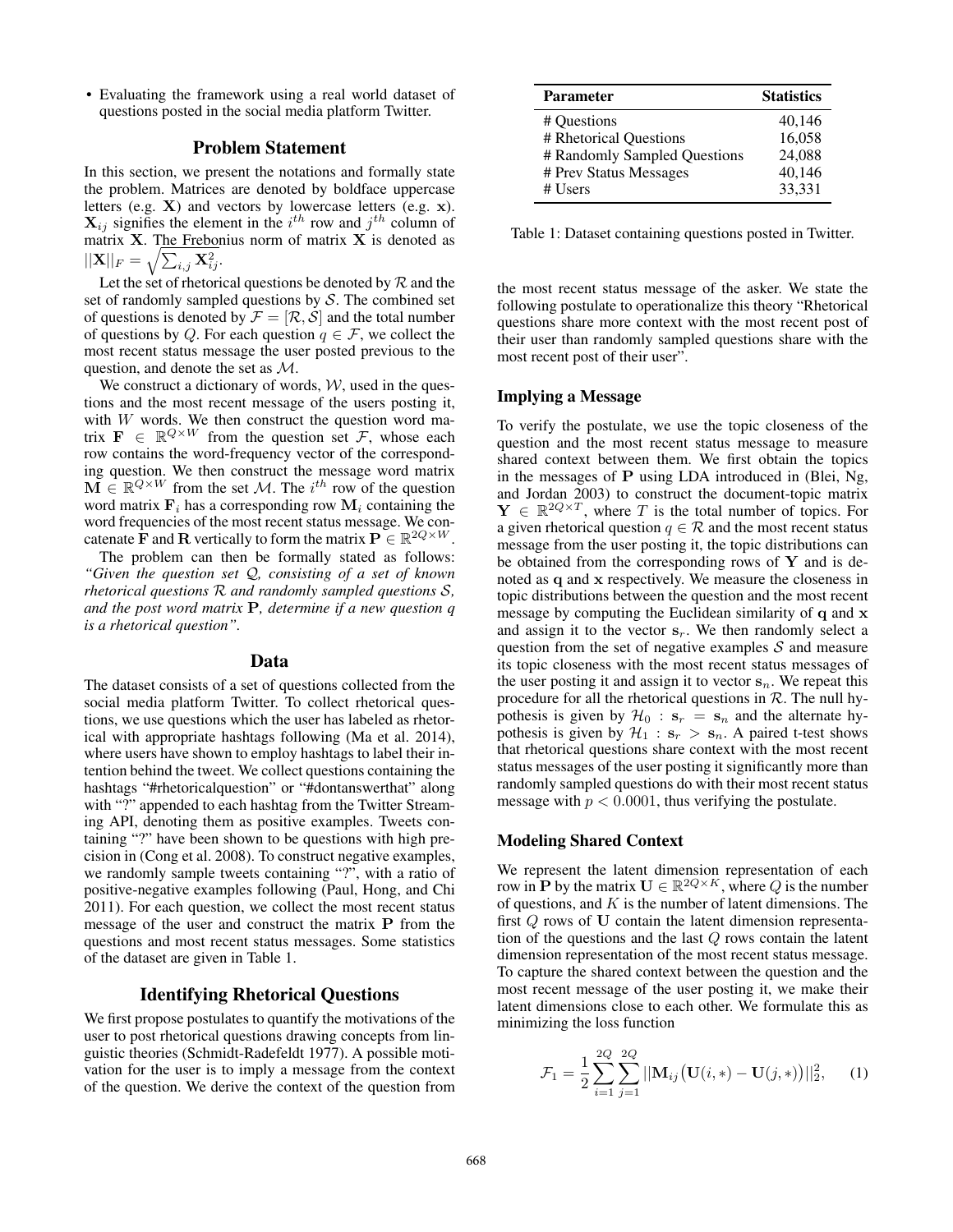where each element  $M_{ij}$  is written as follows

$$
\mathbf{M}_{ij} = \begin{cases} 1 & \text{if } |j - i| = Q \\ 0 & \text{otherwise.} \end{cases}
$$
 (2)

This loss function proposes a penalty if the latent dimensions of the question are far from the latent dimensions of its most recent status message. It can be rewritten as

$$
\mathcal{F}_1 = \sum_{k=0}^{2Q} \mathbf{U}_k \mathcal{L} \mathbf{U}_k = tr(\mathbf{U}^T \mathcal{L} \mathbf{U}) = ||\mathbf{U}^T \mathcal{L}^{1/2}||_F^2,
$$

where  $\mathcal{L}$  is the laplacian of matrix **M**.

## Incorporating Shared Context

We first give a semantic meaning to the latent matrices **U** and **V**. Let us represent the post-word matrix as a product of latent dimension matrices by minimizing

$$
\min_{\mathbf{U} \ge 0, \mathbf{V} \ge 0} ||\mathbf{P} - \mathbf{U}\mathbf{V}^T||_F^2.
$$
 (3)

We use the latent dimensions of the question from **U** to identify rhetorical questions. A random fraction of questions is labeled for training. Least squares perform classification on the latent dimension matrix **U** by minimizing

$$
\min_{\mathbf{W}} ||\mathbf{I}(\mathbf{U}\mathbf{W} - \mathbf{Y})||_F^2.
$$
 (4)

Here  $I \in \mathbb{R}^{Q \times Q}$  is a diagonal matrix where each diagonal element  $I_{ii} = 1$ , if the  $i^{th}$  question is labeled or 0 otherwise.  $\mathbf{W} \in \mathbb{R}^{K \times N}$  is the weight matrix containing the weights given to each latent feature, where  $N$  is the number of classes. We assign  $N = 2$  here as we have two classes corresponding to whether the question is rhetorical or not.  $\mathbf{Y} \in \mathbb{R}^{2Q \times N}$  is the output of the classifier, and we label together the question and the most recent status message of the user. Each row of **Y**,  $Y_i$  is labeled as  $\{1, 0\}$  if the question is rhetorical,  $\{0, 1\}$  if it is not rhetorical and  $\{0, 0\}$  otherwise.

We now constrain the factorization framework with the models of the linguistic theories, to obtain

$$
\begin{aligned} & \min_{\mathbf{U}, \mathbf{V} \geq 0, \mathbf{W}} ||\mathbf{P} - \mathbf{U}\mathbf{V}^T||_F^2 + ||\mathbf{U}^T \mathcal{L}^{1/2}||_F^2 \\ & + ||\mathbf{I}(\mathbf{U}\mathbf{W} - \mathbf{Y})||_F^2 + \eta (||\mathbf{U}||_F^2 + ||\mathbf{V}||_F^2), \end{aligned}
$$

We find optimal solutions for the three variables **U**, **V**, and **W** by minimizing the objective function. After obtaining the latent variables, we compute the estimated value of **Y** as  $\hat{Y} = UW$ . We then select the rows of **Y** pertaining to the unlabeled questions to construct  $\hat{\mathbf{Y}}_{test} \in \mathbb{R}^{Q \times 2}$ . For each row, we compare the values in the two columns and assign it as rhetorical if the value in the first column is greater than the second column and not rhetorical otherwise.

## Performance Evaluation

We now evaluate the performance of the algorithm using Accuracy, AUC, and F1 measure, and compare it with state-ofthe-art baselines. We set the number of latent dimensions as 50. We randomly select 50% of the candidate questions for training. We illustrate the results in Table 2.

| <b>Baseline</b>                | <b>AUC</b> | Accu  | F1    |
|--------------------------------|------------|-------|-------|
| Random                         | 50.32      | 50.44 | 50.41 |
| Phrase (Podgorny et al. 2015)  | 58.44      | 51.43 | 51.94 |
| <b>Topics</b>                  | 64.28      | 58.67 | 59.30 |
| <b>BOW</b>                     | 65.87      | 61.92 | 61.93 |
| InfNeed (Zhao and Mei 2013)    | 66.01      | 62.41 | 62.42 |
| Qweet (Li et al. 2011)         | 66.10      | 62.70 | 62.57 |
| PrMsg (Bhattasali et al. 2015) | 66.18      | 62.75 | 62.51 |
| <b>RhetId</b>                  | 68.83      | 63.43 | 64.04 |

Table 2: Performance evaluation of the algorithm.

From Table 2, we see that (Podgorny et al. 2015) performs slightly better than random assignment, showing that the characteristics of poorly phrased questions are distinct from rhetorical questions. The baseline Topics shows an improvement in the performance but performs worse than BOW. This indicates that there is not a large difference in the topics of rhetorical questions and randomly sampled questions.

Algorithms for identifying information seeking questions (Zhao and Mei 2013) and (Li et al. 2011) give a small improvement over BOW indicating that linguistic characteristics for categorizing them are not similar to the characteristics of rhetorical questions. Hence, we need to use concepts unique to rhetorical questions to identify them. Algorithms employing context of the question (Bhattasali et al. 2015), gives an improvement over BOW, showing the importance of contextual information for the identification of rhetorical questions. The significant improvement in RhetId demonstrates that modeling motivations of rhetorical questions are useful for identifying them.

In summary, the results show that modeling the motivations of the user to post rhetorical questions drawing concepts from linguistic theories is effective in identifying them.

# Related Work

Information seeking behavior of social media users has received considerable attention in research communities. The authors of (Morris, Teevan, and Panovich 2010; Paul, Hong, and Chi 2011) analyze the types of questions people ask in the social media platform Twitter. A large-scale analysis of question types in Twitter was conducted by (Paul, Hong, and Chi 2011), and rhetorical questions were identified as one of the primary types of questions. Responder identification for different categories of questions have been compared in (Ranganath et al. 2015a) and the performance for rhetorical questions have been shown to be the lowest. These papers give insights into the different categories of questions in social media, but they manually label the categories.

Automatic identification of questions expressing an information need been addressed in (Zhao and Mei 2013) and (Li et al. 2011). (Li et al. 2011) state that rhetorical questions are most prone to get misclassified. They use linguistic, lexical and parts of speech features to identify information seeking questions. Identifying poorly phrased questions using the grammatical structure of questions have been ad